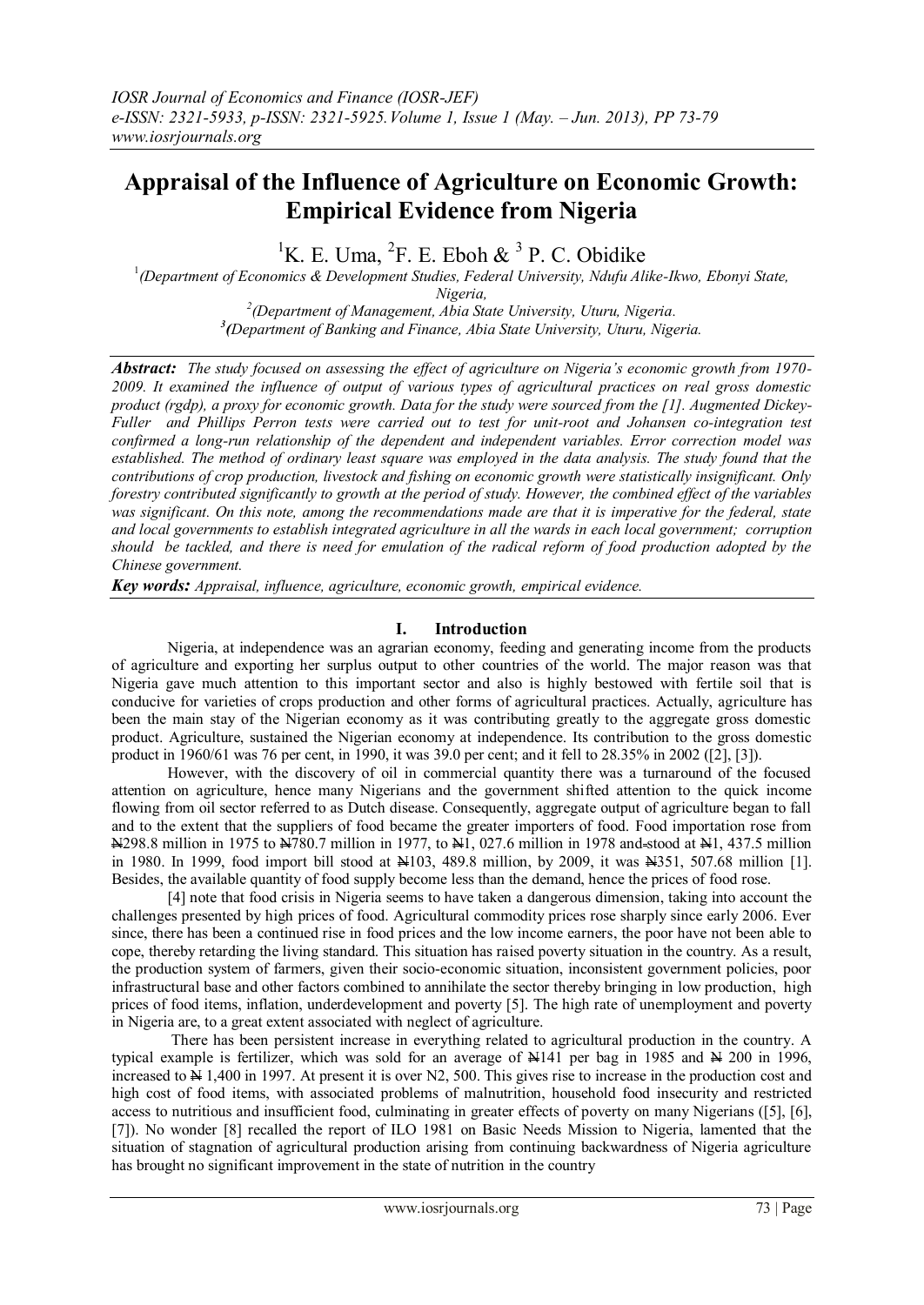Nevertheless, the Federal Government of Nigeria has come up with various programs and policies to ensure continuous food production in Nigeria. For instance, in 1972 the military leader, General Gowon established the *National Accelerated Food Production Programme and the Nigeria Agricultural and Cooperative Bank under the implementation of Agricultural Development Projects (ADPs).* In the same vein, in 1976, General Obasanjo instituted *Operation Feed the Nation, and the Agricultural Credit Guarantee Scheme and Commodity Board of 1978*. The civilian President Alhaji Shehu Shagairi introduced, *the Green Revolution Programme*, which was targeted or aimed at reducing food importation while at the same time, boosting crop and fibre production. In the same vein, the Buharia government, in 1983 introduced, *Go-Back – to Land programme* and other policies, among others ([9], [10]). Every leader in Nigeria has in one way or the other come up with policies and programmes to improve agricultural production but food shortage still persist. This presupposes that something is lacking and need to be addressed. Hence, this paper intends to come up with ways of tackling the shortcomings.

 In this paper, it is our broad objective to empirically investigate the effect of agriculture on the growth of the Nigerian economy. Specifically, it is our intention to examine the effect of crop production (CP), livestock (LK), forestry (FT) and fishing (FS) on economic growth of Nigeria, measured by real gross product (RGDP). So, section one reviews related literature. Section two is the model formulation and method of data analysis. Result presentation/ discussion, recommendations and conclusion are in section three.

## **II. Review Of Related Literature**

 Nigeria has relied so much on agriculture after her independence in 1960, given its stage of economic development. The growth dynamics of the Nigerian economy have been propelled by the existence and exploitation of natural resources and primary products. At the onset, the agricultural sector was the base, as the country needed food and cash crops for advancement. Actually, Nigeria has been left by her contemporaries in the quest for development. A look at the Nigerian economy vis-a-vis that of China in recent past showed that, Nigeria was better in 1970. Nigeria had a GDP per capita of US\$233.35 and was ranked 88th in the world while China was ranked 114th with a GDP per capita of US\$111.82. But today, China is very far from Nigeria in terms of economic advancement [11]. The problem of 'growthlessness' can be attributed to inconsistent government policies, political instability, lack of creativity on the part of leaders, mismanagement of resources, under utilization of resources, brain drain, geometrical increase in population, lost of interest in agriculture as a means of livelihood, corruption, among others.

 The abundance of food production and raw materials for industries were among the attraction of colonial masters to Nigeria. Subsistence farming was predominant and agriculture provided a large proportion of the population with easy source of livelihood. [12] points out that Agriculture has been the backbone of the Nigerian economy, providing employment and source of livelihood for the increasing population. It accounted for over half of the gross domestic product (gdp) of the Nigerian economy as at independence in 1960. Undoubtedly, one of the sources of national wealth and real income is essentially from agriculture. Consequently, development economists devoted much attention on how agriculture can best contribute meaningfully to aggregate economic expansion and modernization. However, in spite of the neglect of agriculture by the Nigerian government over the years, it remains the highest employer of labour in the country [13] .Over seventy per cent of Nigerians are into one form of agriculture or the other. However, subsistence farming is inadequate to provide required food consumption level of the large population of the country.

 Really, many scholars have investigated on the agricultural situation in Nigeria and came up with varieties of remedial steps. One thing observed in Nigeria is not lack of policies and programmes rather the political will to implement and logically follow it to achieve the goal. In addition, there exist a lot of man-caused environmental problems debilitating agricultural practices in Nigeria. [14] notes that a lot of human activities like bush fallow, inappropriate technologies, overpopulation, transhumance, overgrazing, deforestation without adequate reforestation and profligate exploitation of mineral resources, are often not in tune with proper environmental management practices. Consequently, these bring about the increasing inability of the environment to provide the necessary sustenance to agricultural and rural development programs because of erosion, desertification and pollution. This is a critical situation that has imposed great challenges to agriculture in Nigeria over the years.

 Besides, government capital expenditure on agriculture has been low and fluctuating. In 1970, the capital expenditure on agriculture and water resources was  $\frac{N}{2}$ . 6 million, in 1980, it stood at  $\frac{N}{2}$  413.3 million, by 1990, it was N258.0 million [15]. Over the years, it has been fluctuating and this considerably affected agricultural production in Nigeria.

[16] studied agriculture as an index of socio-economic development of Delta state of Nigeria employing descriptive statistics for the data analysis. They found among others that agricultural practice in Delta State is gender sensitive with more males than females participating in the sector. Besides, fish farming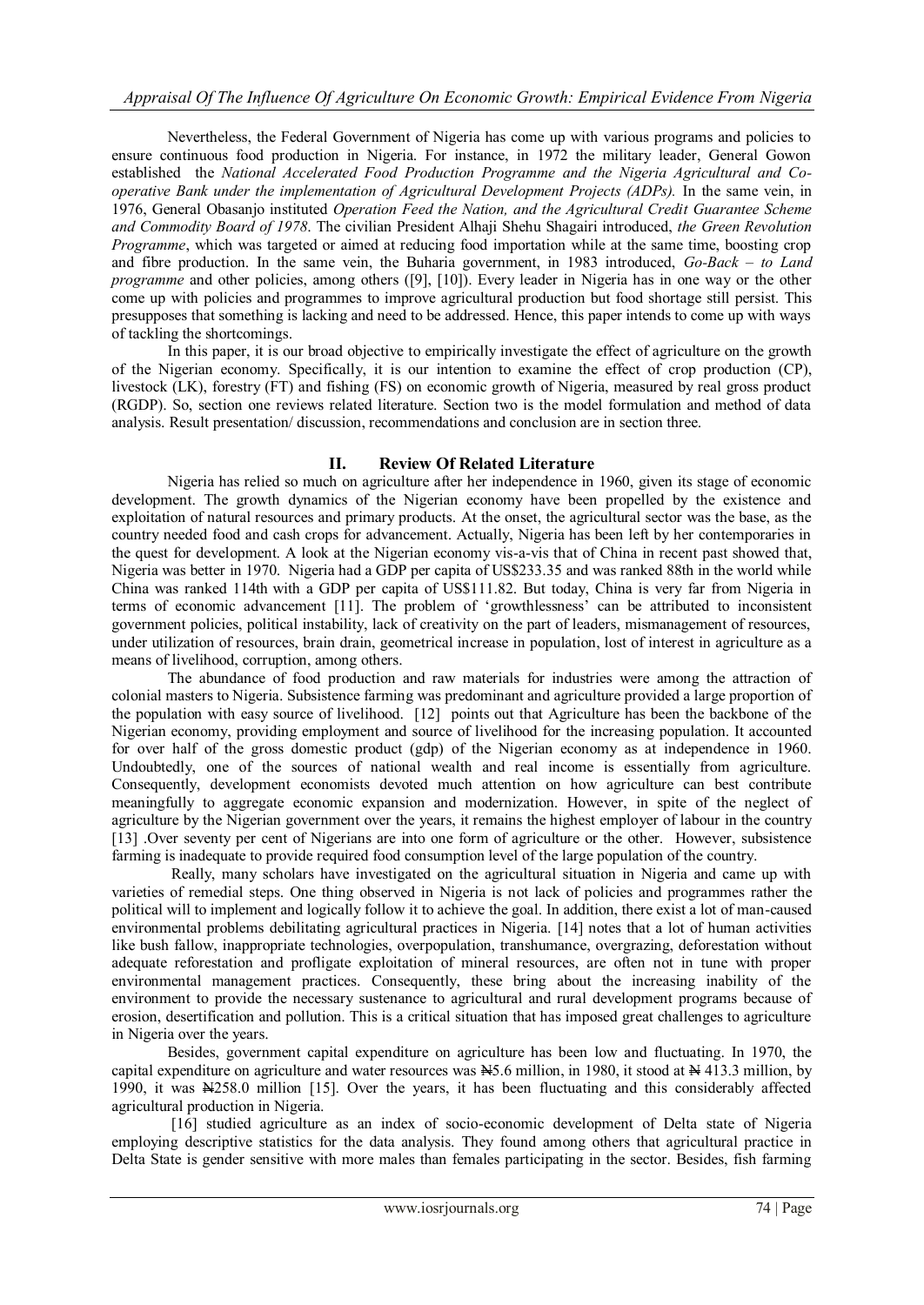and live-stock production are falling, while crop farming is the major interest of the farmers. The swampy areas of Delta state are grossly underutilized with respect to agricultural productivity.

 In their study of effects of agricultural reforms on the agricultural sector in Nigeria, [17] note that agriculture contributed minimally during the period in terms of output, market, foreign exchange and capital formation or transfer as a result of policy instability, poor coordination of policies, poor implementation and mismanagement of policy instruments and lack of transparency. Actually, they pinpointed some factors which have been impediments to revamping the agricultural sector in Nigeria. Besides, the attitude of many Nigerians is that agriculture is mainly for the illiterates and poor people. This is basically out of ignorance.

[12] studied the contributions of the agricultural sector to Nigeria's economic development between 1986-2007 using multiple regression to analyze the data. The result showed a positive relationship between Gross Domestic Product and domestic saving, government expenditure on agriculture and foreign direct investment. The outcome also denoted that 81% of the variation in GDP could be explained by Domestic Savings, Government Expenditure and Foreign Direct Investment.

 The various regions in Nigeria are known for different agricultural production. Nigerian farmers are also into livestock production, fisheries, forestry and wildlife. The Northern part of the country is very good in cereal production such as sorghum, maize, millet, groundnut and cotton; the Middle Belt and the South have the potentials to produce root tubers such as cassava, yam, cocoyam and other crops such as plantain, palm oil, maize and so on  $([18], [17])$ .

 [19] in their study of the Nigerian economy: response of agriculture to adjustment policies embarked on the estimation of price and non-price supply response coefficients for nine individual crops, sub-sectorial aggregates and commodity exports using two-stage least square and seemingly unrelated regression method. They found, among others that the responses of food crops are sensitive to Nigeria"s agro-climate and the traditional cropping patterns of Nigerian farmers, who are mainly smallholders. Besides, individual crops and sub-sectorial aggregates do not respond significantly to capital expenditure on agriculture, possibly due to action lags, weak choice of agricultural infrastructure and corruption. [20] in his study of the agricultural sector and Nigeria"s development: comparative perspectives from the Brazilian Agro-Industrial Economy, 1960-1995 revealed that the successive Nigerian governments have only been paying lip service to agricultural development.

#### **III. Model Formulation And Specification**

There are some forms of agricultural practice in Nigeria, such as crop production (CP), livestock (LK), forestry (FT) and fishing (FS). Each is important in ensuring complete food production. Large scale production in each aspect is capital intensive. The increased activity in each of these forms of agriculture will play a role toward aggregate effect on the growth of Nigerian economy. Economic growth is often measured by real gross domestic product (RGDP). In this regard, it is pertinent to state that the functional form of the relationship of our concern is thus:  $RGDP = f(CP, LS, FT, FS)$ ,

That is  $RGDP_t = a_0 + a_1 CPt + a_2 LS_t + a_3 FT_t + a_4 FS_t + e_t$  $\Delta RGDP_t = a_0 + a_1 \Delta \text{ CPt} + a_2 \Delta \text{LS}_t + a_3 \Delta \text{FT}_t + a_4 \Delta \text{FS}_t + \Box ECM_{-1} + e_t$ 

 $a_0$  is the intercept;  $a_1$ ,  $a_2$ ,  $a_3$  and  $a_4$  are the coefficients of the independent or the explanatory variables and  $e_t$  is the stochastic error term.  $\Delta$  is the first difference and  $\square \square \square$  is the coefficient of the error correction termOn apriori basis, we expect the coefficients of the independent variables (equation 1) to have a positive relationship with the dependent variable. This is because if sufficient activity is taking place in agriculture, definitely the output will contribute meaningfully to tackle the problem of food insufficiency and raise the real income of the country. Equation 2 will be employed if there is evidence of co-integration.

#### **IV. Sources of Data and Methodology**

The study is intended to use annual time series data from 1970 to 2009. It is the period in which a lot of programs, policies and strategies have been adopted to revamp agriculture in Nigeria. The study focuses on crop production, livestock, forestry and fishing. The data for the study was obtained from the Central Bank of Nigeria statistical bulletin (2009) , volume 20. The study will start with test for stationarity and for long-run relationship. The method of ordinary least square (OLS) was also used for the data analysis. All tests were at 5% level of significant.

#### **V. Test For Stationarity**

Unit root is a test for time series data to ascertain the stationarity of the variables. Non stationary series data suffers permanent or prolong effects from random shock. In order to ascertain the time series properties of the model variables we employed the Augmented Dickey- Fuller (ADF) and Phillips-Perron (PP) tests for stationarity. Our null hypothesis is that the variables have unit root that is not stationary while the alternative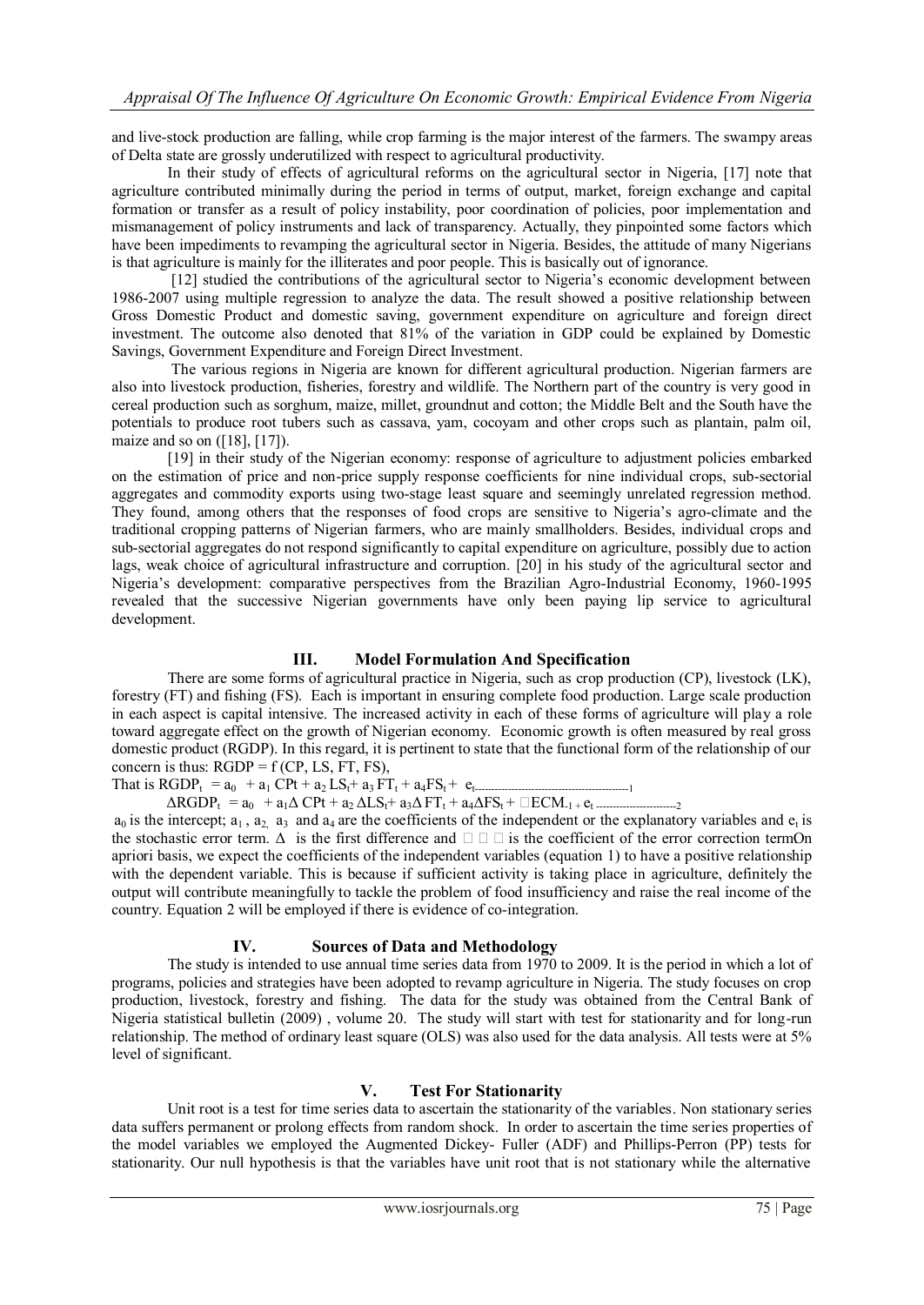hypothesis does not have unit root or stationary. However, our decision rule is to reject the null hypothesis if the absolute value of the ADF statistic value exceeds the critical value at a chosen level of significant.

|             | $\ldots$             |                     |                      |                            |             |    |
|-------------|----------------------|---------------------|----------------------|----------------------------|-------------|----|
| Variable    | <b>ADF</b> Statistic | <b>PP</b> Statistic | <b>ADF</b> Statistic | <b>PP</b> Statistic        | Order       | of |
|             | Level                | Level               | $1st$ difference     | 1 <sup>st</sup> difference | integration |    |
| <b>RGDP</b> | $-3.610453*$         | $-3.6067*$          | $-3.615588*$         | $-3.6117*$                 |             |    |
|             | $-2.938967**$        | $-2.9378**$         | $-2,941145**$        | $-2.9399**$                | I(1)        |    |
|             | $-2.607932***$       | $-2.26069***$       | $-2.60906***$        | $-2.6080$ <sup>***</sup>   |             |    |
|             | (1.594591)           | (1.782401)          | $(-5.422535)$        |                            |             |    |
| CP          | $-3.661661*$         | $-3.6067*$          |                      |                            |             |    |
|             | $-2.960411**$        | $-2.9378**$         |                      |                            | I(0)        |    |
|             | $-2.619160***$       | $-2.6069***$        |                      |                            |             |    |
|             | (5.734030)           | (6.776962)          |                      |                            |             |    |
|             |                      |                     |                      |                            |             |    |
| LK          | $-3.610453*$         | $-3.6067*$          |                      |                            |             |    |
|             | $-2.938967**$        | $-2.9378**$         |                      |                            | I(0)        |    |
|             | $-2.607932***$       | $-2.6069***$        |                      |                            |             |    |
|             | (15.00758)           | (14.14482)          |                      |                            |             |    |
| <b>FT</b>   | $-3.632900*$         | $-3.6067*$          |                      |                            |             |    |
|             | $-2.948404**$        | $-2.9378**$         |                      |                            | I(0)        |    |
|             | $-2.612874***$       | $-2.6069***$        |                      |                            |             |    |
|             | $(-3.632900)$        | (13.89237)          |                      |                            |             |    |
| <b>FS</b>   | $-3.670170*$         | $-3.6067*$          |                      |                            |             |    |
|             | $-2.963972**$        | $-2.9378**$         |                      |                            | I(0)        |    |
|             | $-2.621007***$       | $-2.6069***$        |                      |                            |             |    |
|             | (4.602363)           | (13.66199)          |                      |                            |             |    |

**Table 1 Showing Augmented Dickey-Fuller and Phillips-Perron Unit Root Test Results.**

**\*(\*\*) \*\*\* denote Augmented Dickey-Fuller (ADF) and Phillips-Perron (PP) statistic at 1%, 5% and 10% level of significant. Figures in brackets are the critical values of ADF and PP respectively. Source: Authors' E-view estimated results.**

 From the table only Real Gross Domestic Product (RGDP) is stationary at first difference while Crop Production (CP), output of Livestock (LK) , output of Forestry (FT) and Fishing (FS) are stationary at level form. In this respect, the null hypothesis of no unit root (non stationary) was accepted for RGDP at level form of the variable but was rejected in 1st difference (that is stationary) while the null hypothesis of no unit root for CP, LK , FT and FS was rejected at level form. In other words, the four variables were integrated of order zero as can be seen from both ADF and PP test statistic and critical values at 1%, 5% and 10% level. Given the results, we suspected a long-run relationship between the dependent and independent variable (s) since they almost have same level of integration. So, we proceed to test for co-integration in order to ascertain the long-run relationship between the explanatory and independent variables.

#### **VI. Co-Integration Test Result**

The Johansen co-integration test uses two statistics test namely: the trace test and the maximal Eigenvalue test. The first row in each of the table tests the hypotheses of no co-integrating relationship while the second row tests the hypothesis of one co-integrating relation and so on, against the alternative of full rank of co-integration. We present the results in table 2

| Eigenvalue | <b>Trace Statistic</b> | 0.05 critical value | Probability | Hypothesized No of CE (s) |
|------------|------------------------|---------------------|-------------|---------------------------|
| 0.834282   | 136.2658               | 69.81889            | 0.0000      | None *                    |
| 0.676013   | 67.96211               | 47.85613            | 0.0002      | At most $1**$             |
| 0.419616   | 25.13410               | 29.79707            | 0.1567      | At most 2                 |
| 0.110500   | 4.459590               | 15.49471            | 0.8632      | At most 3                 |
| 0.000262   | 0.009963               | 3.841466            | 0.9202      | At most 4                 |

**Table 2: Co-integrating Test Result between RGDP and Components of Agric. output**

\*(\*\*) denotes rejection of the hypothesis at 5% significance level.

Trace Statistic test indicates 2 co-integrating equation(s) at 5% level of significance Source: E-view estimated result performed by authors.

 The above result denotes the existence of co-integration between the real gross domestic product (rgdp) and crop production, livestock (lk), forestry (ft) and fishing (fs). It shows the rejection of null hypothesis of no cointegration and acceptance of the alternative of co-integration. So, the results suggest existence of a stable long run relationship between RGDP and components of agricultural output.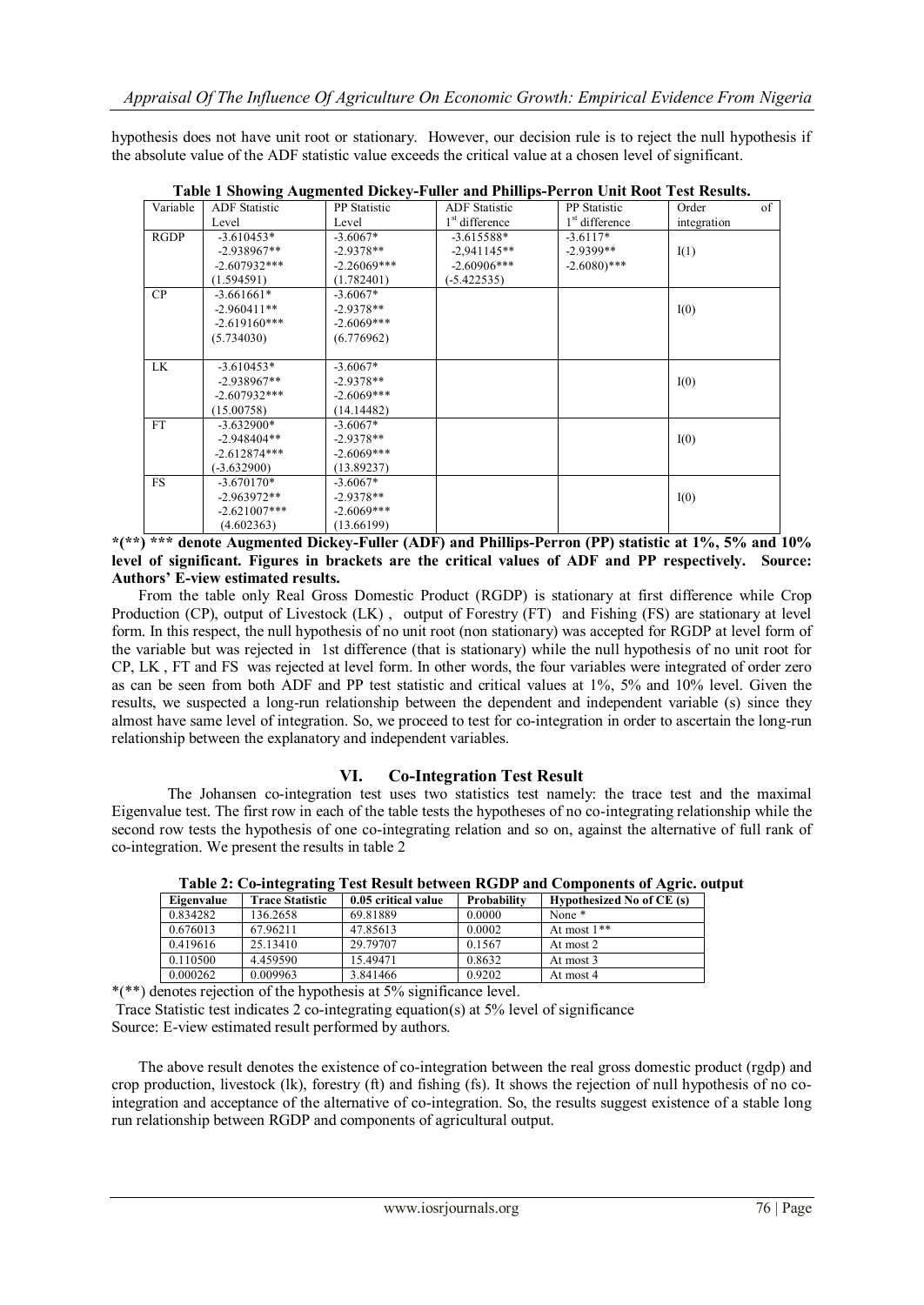| Dependent variable D(Log(RGDT)) |               |               |             |             |  |  |  |
|---------------------------------|---------------|---------------|-------------|-------------|--|--|--|
| Variable                        | Co-efficient  | Std error     | T-statistic | Probability |  |  |  |
| D(Log(CP))                      | $-0.20717$    | 0.88003       | $-0.235414$ | 0.8153      |  |  |  |
| D(Log(LK))                      | 0.393031      | 0.335108      | 1.172849    | 0.2493      |  |  |  |
| D(Log(FT))                      | 0.903204      | 0.255668      | 3.532723    | 0.0012      |  |  |  |
| D(Log(FS))                      | $-0.102496$   | 0.193185      | $-0.530562$ | 0.5993      |  |  |  |
| <b>ECM</b>                      | $-7.00E - 07$ | 6.04E-07      | $-1.158742$ | 0.2549      |  |  |  |
|                                 | $-0.078294$   | 0.104045      | $-0.752497$ | 0.4571      |  |  |  |
| F-Statistic                     | 3.107782      |               |             | 0.020860    |  |  |  |
| R-squared                       | 0.320193      | Durbin Watson |             |             |  |  |  |
| Adj R squared                   | 0.217123      | 1.863309.     |             |             |  |  |  |

#### **Table 3: REGRESSION RESULT.**  $D_{\text{current}} = \frac{1}{N} I_{\text{test}}$

Source: E-view estimated result conducted by authors.

 From the result the coefficients of crop production and fishing are negatively signed which is contrary to our apriori expectation. This seems unrealistic given that the yearly output of crop production and fishing should not bring about reduction in aggregate income of the country. The coefficients of production of livestock and forestry impact positively on real gross domestic product which is in line with our apriori expectation. Among the variables, only forestry significantly influence real gross domestic product this is because its probability of 0.0012 is less than 5% level of significant. The combined effect of all the variables on real gross domestic product is statistically significant based on F-statistic; the 0.05 (level of significant) is higher than 0.021, the probability of F-statistic. The Error correction model, although negative, it is very low and statistically insignificant as the probability is higher than the critical level of significant (0. 2549> 0.05), and so adjustment of deviation of the explanatory variable back to normality is very slow. The coefficient of determination and its adjusted coefficient are 32% and 22% respectively, this means that about 68% and 82% of variation in the real gross domestic product are accounted for by variables other than agriculture. So, both are not strong showing weak relationship. The Durbin Watson test for serial autocorrelation shows evidence of no first order serial correlation since the Durbin Watson statistic of 1.86 is approximately to 2.

## **VII. Discussion Of Results**

 The results have shown the influence of agriculture on the real gross domestic product of Nigeria. The result does not contradict (Ugwu and Kanu, 2012) who point that agriculture contributes minimally during the period of study in terms of output, market, foreign exchange and capital formation or transfer as a result of policy instability, poor coordination of policies, poor implementation and mismanagement of policy instruments and lack of transparency. It further depicts that practical approach has not been given to the various policies, programmes and political promises of various leaders.

 One would expect that aggregate crop production in Nigeria, given the number of subsistence farmers would make a great change. But the reverse is the case as low productivity by very large number is not sufficient to take care of the consumption level of over 150 million people. The significant impact of forestry on real gross domestic product can be attributed to availability of resources and so much is not needed to commence production and production is not only for personal use. The result further depicts that Nigeria is under utilizing her abundant fertile soil bestowed by nature which is supposed to help create more job opportunities and increase agricultural yield needed to sustain life, be source of industrial raw materials and increase employment of youths. It can also be deduce from the result that aggregate government expenditure in this direction aimed at tackling poverty is yet to achieve positive result given the continuous rise in poverty in Nigeria. It is difficult to accept that there is no diversion of resources allocated to this sector considering the impact it has on growth. In other words, corruption in Nigeria which exists virtually in every sector of the economy must have a role to play in hindering goal attainment. It is also plausible to mention that the high cost and stringent collateral requirement from farmers for loans by commercial banks has contributed to decline in agricultural practices since large scale production is capital intensive.

 Besides, some farmers mainly operate on seasonal basis. This is due to insufficient resources to embark on irrigation or adopt mechanised farming and as such cannot produce more than subsistence. The recent insecurity and crisis in some parts of the country, especially in the Northern part of the country has its share of adversely affecting stable agricultural output production. It is our conviction that all these and among others have contributed to the insignificant impact of the components of agricultural output on economic growth of Nigeria measured by real gross domestic product (rgdp).

## **VIII. Recommendations**

In consideration of the outcome of this study, it is undoubted that the necessary change in this sector is possible and can be attained if there is revival of thought pattern and attitudinal change of people of Nigeria.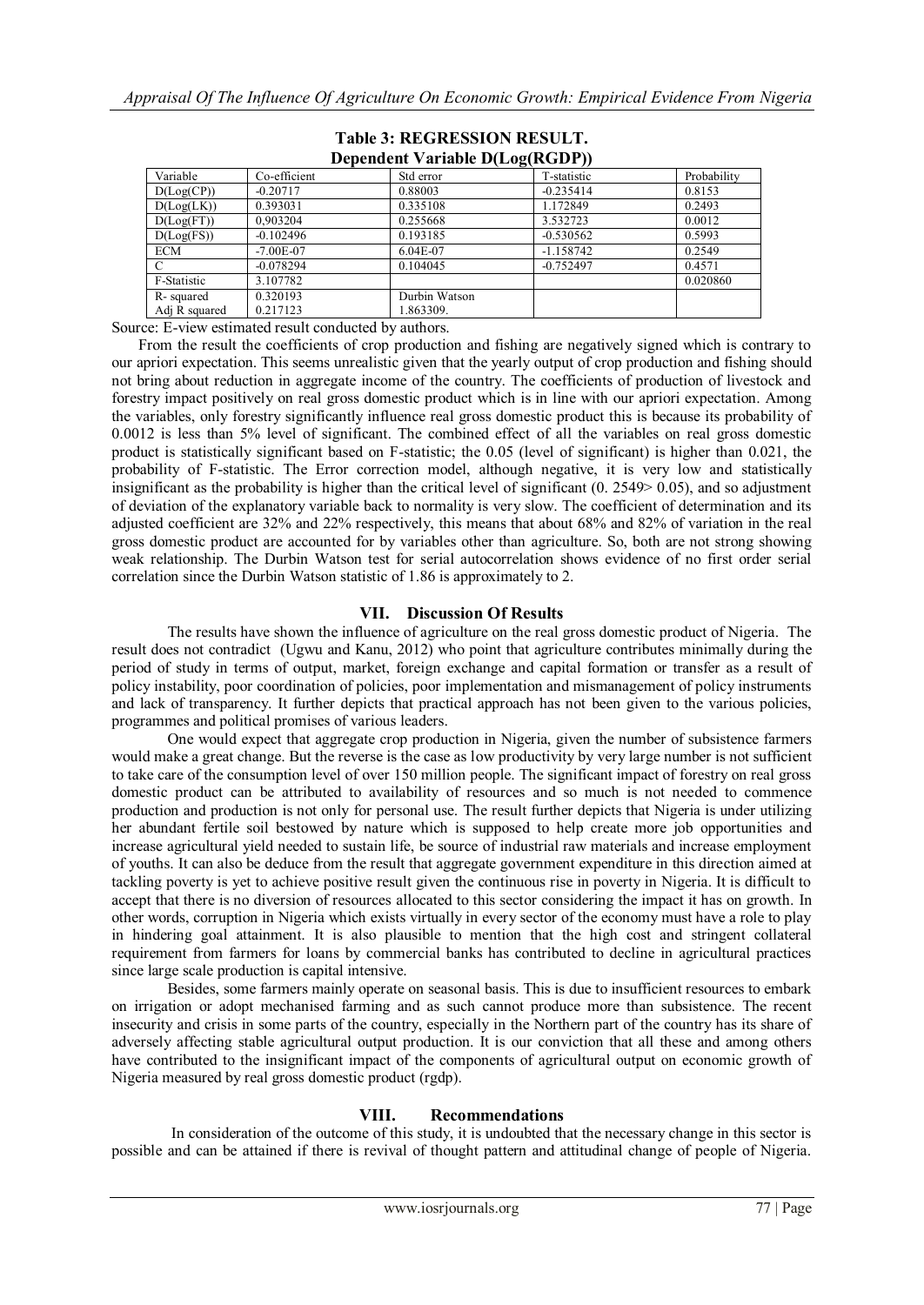However, in our opinion, we hope the following points will help so much to revive agricultural practices in Nigeria.

(1) Integrated agriculture is in vogue and Nigeria should not be left out. It is imperative for the federal, state and local governments to establish integrated agriculture in all the wards in each local government as it exists in the Republic of Benin. Eighty percent of National Youth Corps members should be posted to such integrated farms every year which is a world of its own as it has all the essentials of living. This will really boast food production in Nigeria and help considerably to solve unemployment and excessive food importation in Nigeria.

2) Efforts should be commenced earnestly to tackle the hydra-headed problem of corruption in the country. Corruption has brought about disruption of the distribution of resources to various nooks and crannies of the country. Tackling corruption should be everybody"s affair and not only the government. This is because, it has become a way for life of many Nigerians and all must be involved if a change is really needed.

3) Mostly required is the political will to fund, monitor and supervise the establishment of programmes designed to reposition agriculture in Nigeria. The issue of mere budget and allocation of resources have not been working over the years. The Ministry of Agriculture needs to co-opt communities when commencing a project so as to ensure that all resources allocated are put to work.

(4) There is the need to emulate the radical reform of food production adopted by the Chinese government. If China could feed her population of over 1.3 billion and still export food to the world, Nigeria has to learn and employ the "magic wand". The starting point is the sectorial and land use reforms.

(5) Civil servants should be encouraged to own integrated farms. Accessible loans should be provided by the commercial banks and it should be devoid of severe collateral requirement.

(6) The rural farm settlements and rural areas as a whole should be reformed by the provision of infrastructure and recreation facilities. This will go a long way to check rural-urban migration which has brought excessive pressure on the facilities in the urban centres.

(7) Adequate incentives should be made to attract both domestic and foreign investors into food production.

(8) Farmers all over the country should be encouraged through establishment of irrigation facilities to ensure all seasonal production of agricultural output in Nigeria.

#### **IX. Conclusion**

 In this paper, we have ascertained the effect of agriculture on Nigerian economy. It was obvious that many Nigerians are into one form of agricultural activity or the other but operating at subsistence level. Consequently, the sector has not been able to impact significantly on the wealth of the Nigerian economy. Mass production of agricultural output, although capital intensive is yet to gain ground in Nigeria and this is supposed to help put food on the table of the masses, reduce poverty and encourage export. This must be addressed. Besides, the inability to revive the rural areas where a large proportion of the people live has not helped matters and so many youths who are supposed to delve into agriculture in the rural areas prefer living in slums in the urban areas, thereby defacing the urban areas and raising social vices in such areas. All these anomalies can be addressed if adequate political will is radically employed to change the status quo.

#### **References**

- [1] Central Bank of Nigeria, *Statistical Bulletin*, (Abuja: Research Department, 2009).
- [2] N. O Adedipe Fluxes, Forces and flash flosses in Nigeria agriculture, University of Agriculture, Abeokuta, *Alumni Association Lecture Series, 1999.*
- [3] Central Bank of Nigeria, *Annual report*, (Abuja: CBN, 2002)
- [4] M.N. Agwu,, I. N Nwachukwu, and B.C. Okoye, B. C, Worsening Food Crisis in Nigeria: A Discourse on Bail-Out Options," *Sacha Journal of Environmental Studies, 1( 1), 2011, 64- 68.*
- [5] P.A.Okuneye, Rising cost of food prices and food insecurity in Nigeria and its implication for poverty reduction, *CBN Economic & Financial Review, .39(4), 1-15,* 2001.
- [6] P . A Okuneye, A. B. Aromolaran, M. T. Adetunji, T . A. Arowolo, K. Adebayo and I . A Ayinde, Environmental impacts of trade liberalization: the case of Nigeria"s cocoa sub-sector." paper presented at the 42nd annual conference of the *Nigerian Economic Society,* at the University of Port Harcourt, Nigeria. 28 – 31, August 2001.
- [7] K. E. Uma, Population, agriculture, food and poverty in Nigeria: an overview, *Abia Journal of Management Sciences*, 3 (1), 178-194, 2007.
- [8] E. J. Nwosu, *The challenge of poverty in Nigeria*, (Owerri: Skillman Publisher, 2000).
- [9] O. M. Obadan, Poverty reduction in Nigeria: the way forward, *Central Bank of Nigeria economic and financial review, 39( 4)*, 1-30, 2001.
- [10] F.O Ogwumike, An appraisal of poverty reduction strategies in Nigeria", *Central Bank of Nigeria Economic and financial review 39( 4).* 1-17, 2001.
- [11] S.L. Sanusi, Growth Prospects for the Nigerian Economy, Convocation Lecture delivered at the Igbinedion University Eight Convocation Ceremony, Okada, Edo State,2010.
- [12] O. Izuchukwu, Analysis of the contribution of agricultural sector on the Nigerian economic development,*World Review of Business Research* 1(1), 2011, 191-200.
- [13] D. Torty, *Strategy bz. establishing and managing small business as a strategy for economic empowerment and poverty eradication* ( Lagos: Sky blue publication, 2004).